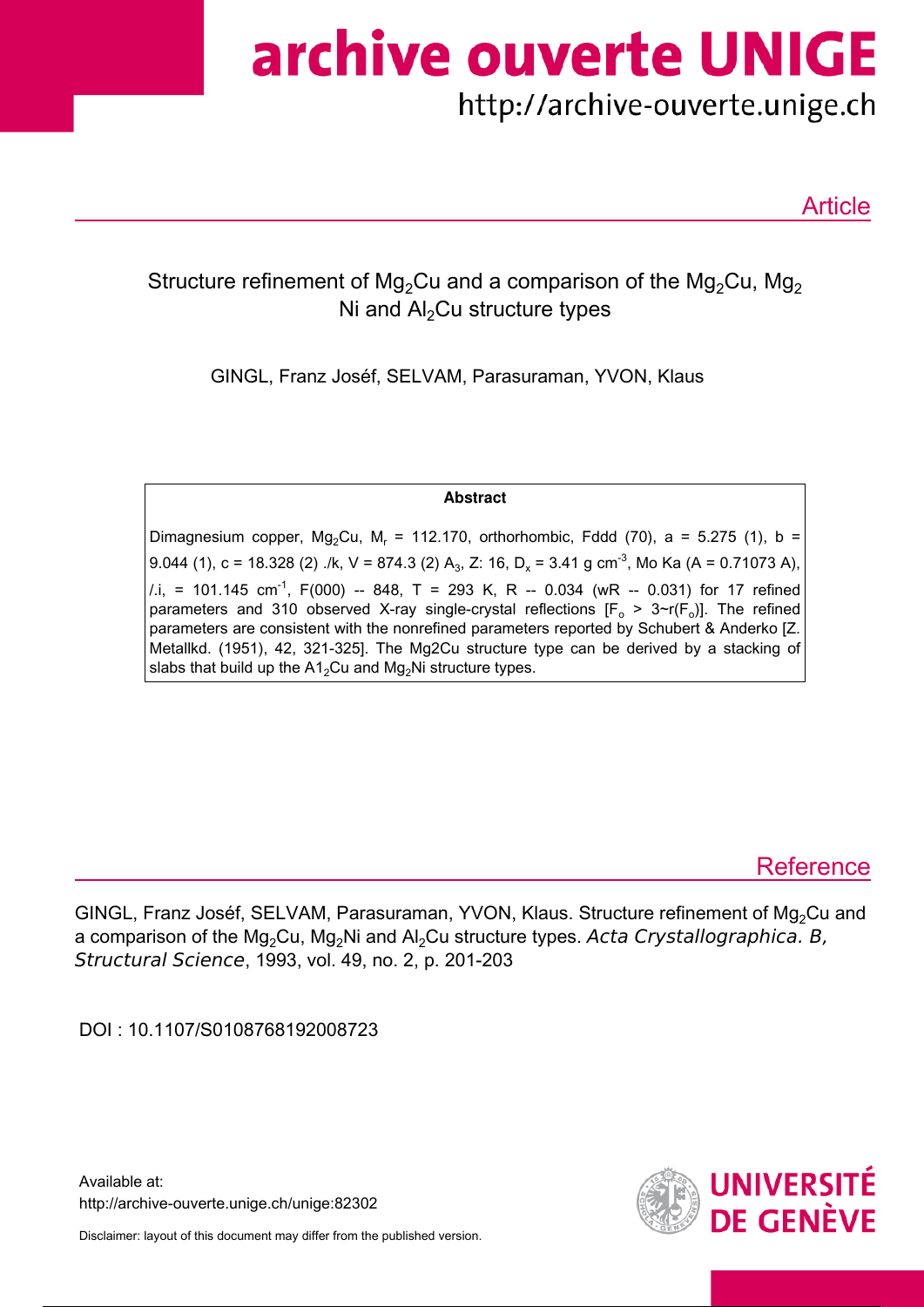density. Such a temperature effect would only be noticeable for elements with closely spaced partially occupied energy levels, like the 3d metals, but not for first- to third-row elements. This is consistent with the observation that the water densities are virtually identical at the two temperatures. If the above interpretation is correct it is, to our knowledge, the first time a temperature effect in the occupation of the electronic energy levels has been detected by diffraction methods. This effect will be further studied quantitatively by refinement of the occupation factors of the energy levels at 25 K and RT.

This work has been funded in part by the Swedish Natural Science Research Council (NFR). We gratefully acknowledge the skilful technical assistance of Mr H. Karlsson in collecting the X-ray data. We thank the ILL for allowing us access to their excellent facilities.

#### **References**

- ANGEL, R. J. & FINGER, L. W. (1988). *Acta Cryst.* C44, 1869- 1873.
- BECKER, P. & COPPENS, P. (1974). *Acta Cryst.* A30, 129-147.
- BECKER, P. & COPPENS, P. (1975). *Acta Cryst.* A31, 417-425.
- BEEVERS, C. A. & LIPSON, H. (1932). *Z. Kristallogr.* 83, 123-135.
- CROMER, D. T. & LIBERMAN, D. (1970). *J. Chem. Phys.* 53, 1891-1898.
- CROMER, D. T. & MANN, J. B. (1968). *Acta Cryst.* A24, 321-324.
- DOYLE, P. A. & TURNER, P. S. (1968). *Acta Cryst.* A24, 390-399. ERIKSSON, A. & HERMANSSON, K. (1983). *Acta Cryst.* B39, 703-711.
- HAREL, M. & HIRSHFELD, F. L. (1975). *Acta Cryst.* B31, 162-172.
- HIRSHFELD, F. L. (1971). *Acta Cryst.* B27, 769-781.
- HIRSHFELD, F. L. (1976). *Acta Cryst.* A32, 239-244.
- HIRSHFELD, F. L. (1977). *lsr. J. Chem.* 16, 226-229.
- KUCHITSU, K. & BARTELL, L. S. (1962). *J. Chem. Phys.* 36, 2460-2469.
- LEHMANN, M. S. & LARSEN, F. K. (1974). *Acta Cryst.* A30, 580-584.
- LUNDGREN, J.-O. (1982). *Crystallographic Computer Programs.* Report UUIC-B-13-04-05. Institute of Chemistry, Univ. of Uppsala, Sweden.
- MCINTYRE, G. J., PTAS1EWICZ-BAK, H. & OLOVSSON, I. (1990). *Acta Cryst.* B46, 27-39.
- OLOVSSON, I. & JONSSON, P. G. (1976). *The Hydrogen Bond. Recent Developments in Theory and Experiments,* edited by P. SCHUSTER, G. ZUNDEL & C. SANDORFY, pp. 393-456. Amsterdam: North-Holland.
- OLOVSSON, I., PTASIEWICZ-BAK, H. & MCINTYRE, G. J. (1993). Z. *Naturforsch. Teil A.* In the press.
- SAMSON, S., GOLDISH, E. & DICK, C. F. (1980). *J. Appl. Cryst.* 13, 425-432.
- SEARS, V. F. (1986). *Methods of Experimental Physics,* Vol. 23A, *Neutron Scattering, edited by K. SköLD & D. L. PRICE, pp.* 521-550. New York: Academic Press.
- STADNICKA, K., GLAZER, A. M. & KORALEWSKI, M. (1987). *Acta Cryst.* B43, 319-324.
- WATANABE, T. (1962). *J. Phys. Soc. Jpn,* 17, 1856-1864.
- YAMABE, S. & MOROKUMA, K. (1975). *J. Am. Chem. Soc.* 97, 4458-4465.

*Acta Cryst.* (1993). B49, 201-203

### **Structure Refinement of Mg<sub>2</sub>Cu and a Comparison of the Mg<sub>2</sub>Cu, Mg<sub>2</sub>Ni and Al<sub>2</sub>Cu Structure Types**

BY F. GINGL, P. SELVAM AND K. YVON

*Laboratoire de Cristallographie, Universitd de Gendve,* 24 *Quai Ernest Ansermet, CH-1211 Gendve 4, Switzerland* 

*(Received 15 October* 1991; *accepted 12 August* 1992)

#### **Abstract**

Dimagnesium copper,  $Mg_2Cu$ ,  $M_r = 112.170$ , orthorhombic, *Fddd* (70),  $a = 5.275$  (1),  $b = 9.044$  (1),  $c =$ 18.328 (2) Å,  $V = 874.3$  (2) Å<sup>3</sup>,  $Z = 16$ ,  $D_x = 3.41$  g cm<sup>-3</sup>, Mo Ka  $(\lambda = 0.71073$  Å),  $\mu =$ 3.41 g cm<sup>-3</sup>, Mo  $K\alpha$  ( $\lambda = 0.71073$  A),  $\mu =$  $101.145$  cm<sup>-1</sup>,  $F(000) = 848$ ,  $T = 293$  K,  $R = 0.034$  $(wR = 0.031)$  for 17 refined parameters and 310 observed X-ray single-crystal reflections  $[F_0 >$  $3\sigma(F_0)$ . The refined parameters are consistent with the nonrefined parameters reported by Schubert & Anderko [Z. *Metallkd.* (1951), 42, 321-325]. The  $Mg<sub>2</sub>Cu$  structure type can be derived by a stacking of slabs that build up the  $Al<sub>2</sub>Cu$  and  $Mg<sub>2</sub>Ni$  structure types.

#### **Introduction**

Magnesium-rich transition-metal alloys are of interest for hydrogen-storage applications (Schlapbach, 1988). Copper-based  $Mg_2Cu$  is one of these compounds, although it has not yet been found to form a stable ternary hydride under ambient conditions (Reilly & Wiswall, 1967). Its orthorhombic structure was determined by Ekwall & Westgren (1940) and later by Schubert & Anderko (1951) but the atomic parameters stated were not refined. In this paper we report atomic parameters as refined from single-crystal X-ray diffraction and discuss the structural relationship between the  $Mg_2Cu$ ,  $Mg_2Ni$  and  $Al<sub>2</sub>Cu$  structure types.

0108-7681/93/020201-03506.00

#### © 1993 International Union of Crystallography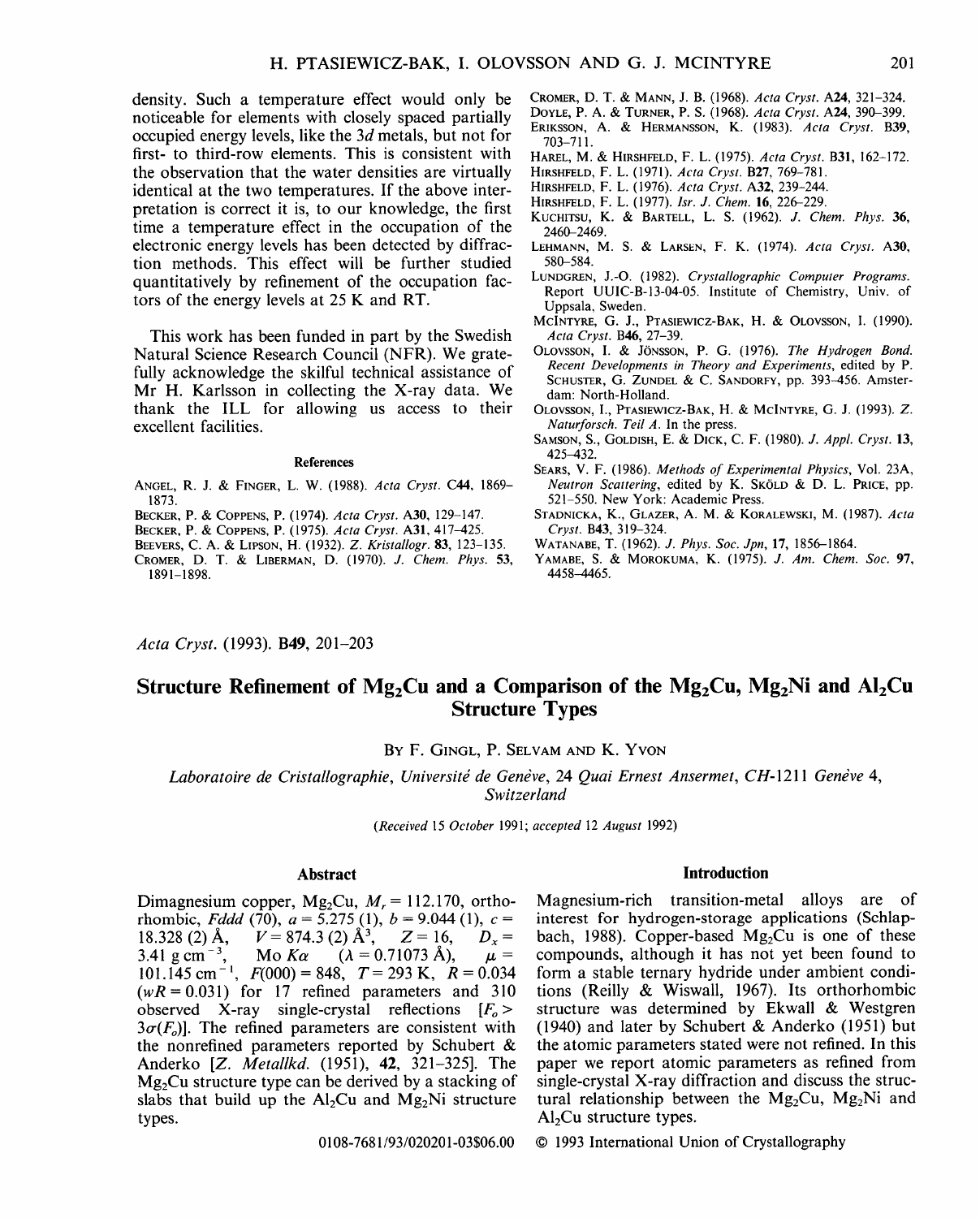Table 1. *Atomic coordinates and equivalent isotropic displacement parameters*  $U_{eq}$  ( $\AA$ <sup>2</sup>) *of* Mg<sub>2</sub>Cu, *space group Fddd (No.* 70)

|  |                                                   |  | Estimated standard deviations are given in parentheses. |
|--|---------------------------------------------------|--|---------------------------------------------------------|
|  | $U_{xx} = \frac{1}{3}(U_{11} + U_{22} + U_{33}).$ |  |                                                         |

| - 69<br>- - - - - - -<br>- 22<br>- 332 |       |       |           |            |              |  |  |  |
|----------------------------------------|-------|-------|-----------|------------|--------------|--|--|--|
|                                        | Site  | x     |           | z          | $U_{\rm ea}$ |  |  |  |
| Mg(1)                                  | 16(g) | 0.125 | 0.125     | 0.0415(1)  | 0.0116(6)    |  |  |  |
| Mg(2)                                  | 16(f) | 0.125 | 0.4586(3) | 0.125      | 0.0130(6)    |  |  |  |
| Cu                                     | 16(g) | 0.125 | 0.125     | 0.49819(4) | 0.0104(2)    |  |  |  |

#### Table 2. *Interatomic distances*  $(A)$  *in*  $Mg_2Cu$

Estimated standard deviations are given in parentheses.

| $Mg(1) - 2Mg(1)$ | 3.026(2)  | $Mg(2) - 2Mg(1)$ | 3.383(2)  |
|------------------|-----------|------------------|-----------|
| $-$ Mg(1)        | 3.063(3)  | $-Mg(1)$         | 3.401(1)  |
| $-2Mg(2)$        | 3.383(2)  | $-2Mg(1)$        | 3.408(2)  |
| $-Mg(2)$         | 3.401(1)  | $-Mg(2)$         | 3.010(3)  |
| $-2Mg(2)$        | 3.408(2)  | $-2Mg(2)$        | 3.040(2)  |
| $-2Cu$           | 2.7164(7) | $-2Cu$           | 2.7218(9) |
| —2Cu             | 2.7540(7) | $-2Cu$           | 2.769(1)  |
| Cu—2Mg(1)        | 2.7164(7) |                  |           |
| $-2Mg(1)$        | 2.7540(7) |                  |           |
| $-2Mg(2)$        | 2.7218(9) |                  |           |
| $-2Mg(2)$        | 2.769(1)  |                  |           |
| $-2Cu$           | 2.6182(3) |                  |           |
|                  |           |                  |           |

#### **Experimental and results**

The Mg<sub>2</sub>Cu alloy was obtained from Ergenics [code] name: HY-STOR 302; Huston & Sandrock (1980)]. A single crystal with approximate dimensions  $0.05 \times$  $0.07 \times 0.15$  mm was selected and measured at 293 K on an Enraf-Nonius CAD-4 automated four-circle diffractometer by using graphite-monochromatized Mo *Ka* radiation.

The cell parameters (see *Abstract)* were refined from 25 centred reflections in the range  $20.0 < 2\theta <$  $36.2^\circ$ . They were consistent with those reported by Schubert & Anderko (1951) ( $a = 5.284, b = 9.07, c =$ 18.25~). Integrated intensities for 385 unique reflections were collected out to  $\sin \theta / \lambda = 0.746 \text{ Å}^{-1}$ with  $0 \le h \le 7$ ,  $0 \le k \le 13$ ,  $0 \le l \le 27$  in the  $\omega-2\theta$ scan mode. Three standard reflections were monitored periodically but no significant variation was observed. The systematic extinctions pointed to the space group *Fddd,* No. 70 *(International Tables for Crystallography,* 1983, Vol. A). The atomic scattering factors were taken from the *International Tables for X-ray Crystallography* (1974, Vol. IV). The structure refinement was based on  $F<sub>o</sub>$  using the program *XTAL3.0* (Hall & Stewart, 1990). The atomic coordinates found by Schubert & Anderko (1951) were standardized with the program *STRUCTURE TIDY* (Gelato & Parthé, 1987) and taken as a starting model for the refinement. 17 parameters (atoms with anisotropic displacement parameters) were refined to  $R = 0.034$  [ $wR = 0.031$ , S  $= 1.950$ ;  $w = 1/\sigma^2(F_o)$ ] using 310 observed  $[F_o > 0]$  $3\sigma(F_o)$ ] of 385 measured reflections, no absorption

correction, primary extinction coefficient  $\rho =$ 0.034(6), maximum shift/e.s.d, in the last cycle 0.0003, residual electron density  $-0.9 e<sup>A-3</sup>$  and  $+ 1.3 e \text{ Å}^{-3}$ . Fractional atomic coordinates and isotropic displacement parameters are given in Table 1<sup>\*</sup> and interatomic distances are presented in Table 2.

#### **Discussion**

The structural relationship between  $Mg_2Cu$ ,  $Mg_2Ni$ and  $Al_2Cu$  was first recognized by Schubert (1964) and later also by Kripyakevich (1977), but was not described in detail. As shown in Fig. 1 all three structure types are built up by square antiprisms of

\* Lists of structure factors and anisotropic displacement parameters have been deposited with the British Library Document Supply Centre as Supplementary Publication No. SUP 55513 (6 pp.). Copies may be obtained through The Technical Editor, International Union of Crystallography, 5 Abbey Square, Chester CH1 2HU, England. [CIF reference: DU0325]



Fig. 1. The structures of (a) tetragonal Al<sub>2</sub>Cu along [001]; orthorhombic Mg<sub>2</sub>Cu along (b) [110] and (c) [110]; and hexagonal  $Mg_2Ni$  along (d) [01.0], (e) [10.0] and (f) [11.0].